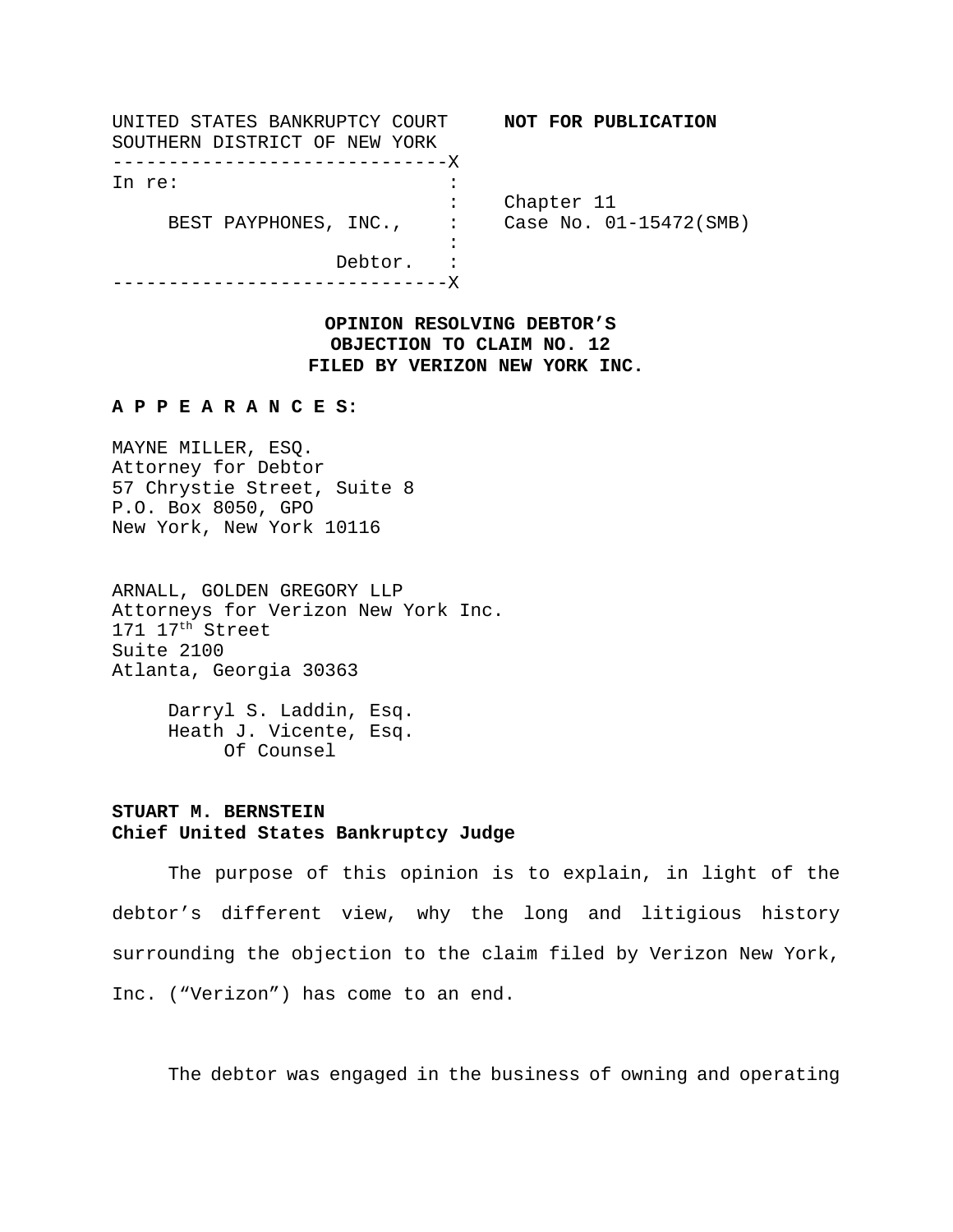public pay telephones. It filed this chapter 11 case on October 23, 2001, sold all of its assets to a third party, and confirmed a 100% plan (the "Plan") by order dated, December 26, 2002 (ECF Doc. # 219.) A copy of the Plan can be found at ECF Doc. # 155.

On or about February 12, 2002, Verizon filed claim no. 12 in the sum of  $$75,962.14$ . The debtor filed an objection. (See Objection to Proof of Claim of Verizon Communications, Inc., dated Dec. 6, 2002)(the "Objection")(ECF Doc. # 201.) The substance of the Objection was that Verizon had injured the debtor in a variety of ways, and as a result, owed the debtor more than the debtor owed Verizon. The debtor did not seek affirmative relief beyond the expungement of Verizon's claim. If the debtor prevailed, Verizon would not receive a distribution under the Plan, but the debtor would not receive any further relief, such as a payment, from Verizon.

In the meantime, the debtor and Verizon were involved in proceedings before the New York State Public Service Commission. The dispute concerned municipal surcharge payments incorrectly billed to and paid by the debtor. The parties entered into a stipulation (the "PSC Stipulation") acknowledging that the debtor

2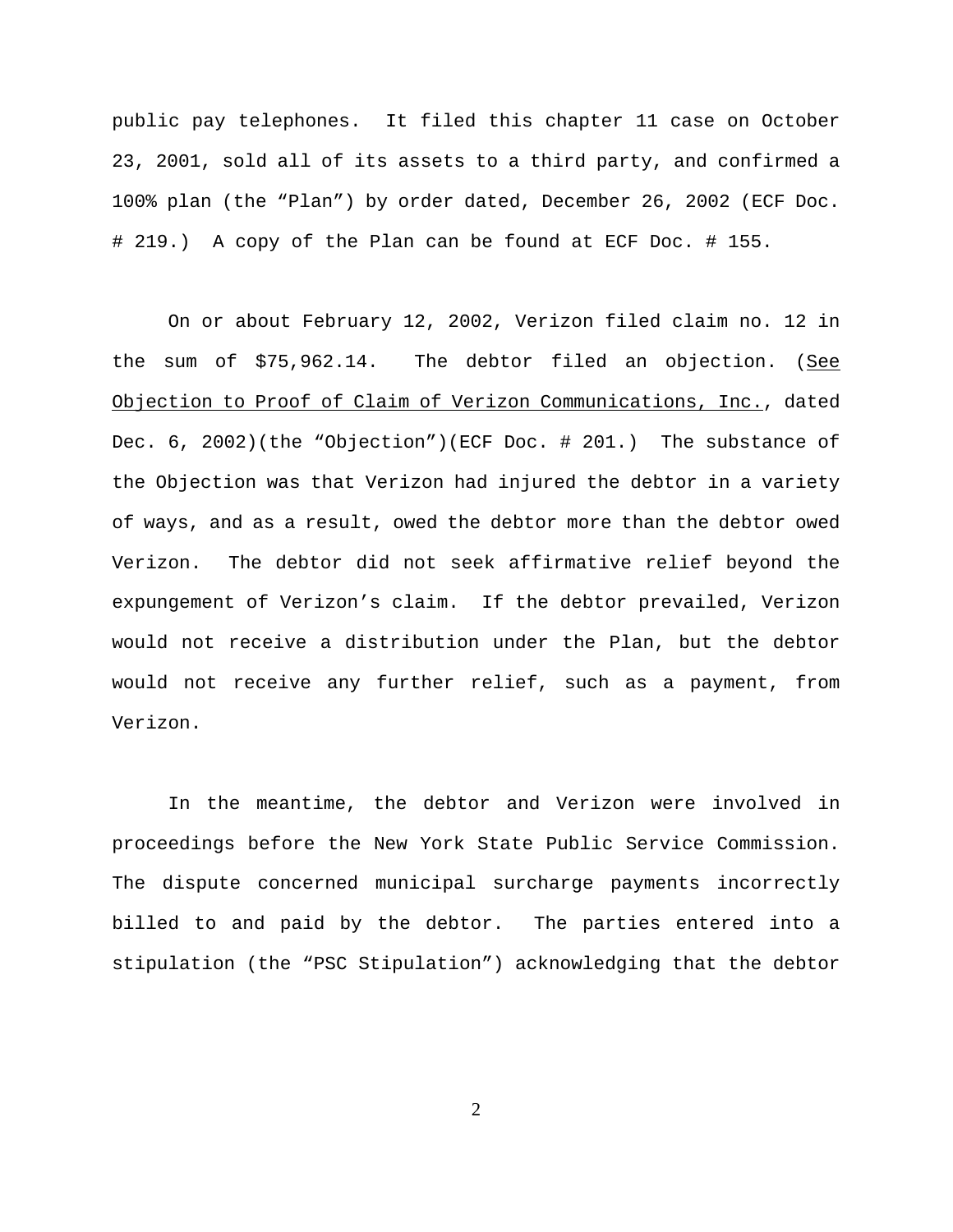was entitled to a \$25,285.08 refund.<sup>1</sup> The operative paragraph stated:

2. By this stipulation, Verizon agrees that Best Payphones' escrow agent in its bankruptcy case ... may release to Best Payphones \$25,285.08 from amounts being held in escrow on Verizon's behalf. If it is determined at some later date by the Bankruptcy Court that the total amount of Verizon's prepetition charges owed by Best Payphones to Verizon for any period prior to October 23, 2001 (the "Verizon Prepetition Charges") is less than \$25,285.08, Verizon will pay directly to Best Payphones the difference between  $(x)$  \$25,285.08, less  $(y)$  the total amount of the Verizon Prepetition Charges, plus 4% interest per annum accruing from the date that is 10 days from the date of this Stipulation, within 10 days of the entry of a final, non-appealable Order determining the amount of the Verizon Prepetition Charges.

On April 20, 2005, the Court conducted a trial to determine the allowed amount of Verizon's claim. After hearing the witnesses and considering the documentary evidence, the Court dictated a decision into the record allowing the Verizon claim in the amount of \$35,307.76. The ensuing order memorialized this result, allowed the debtor to set off the \$25,285.08, and determined that the remaining unpaid amount of Verizon's claim was \$10,022.68. However, any further distribution had to await the determination of the debtor's counterclaims. (See Order on First Part of Debtor's Objection to the Claim of Verizon New York, Inc., dated May 4, 2005)(ECF Doc. # 405.) The debtor filed an appeal from this order, and the appeal is currently pending before District Judge Gerard E.

<sup>1</sup> A copy of the stipulation is attached as Exhibit 2 to the July 18, 2005 letter from Charles H. Ryans, Esq. to the Court. (ECF Doc. # 414.)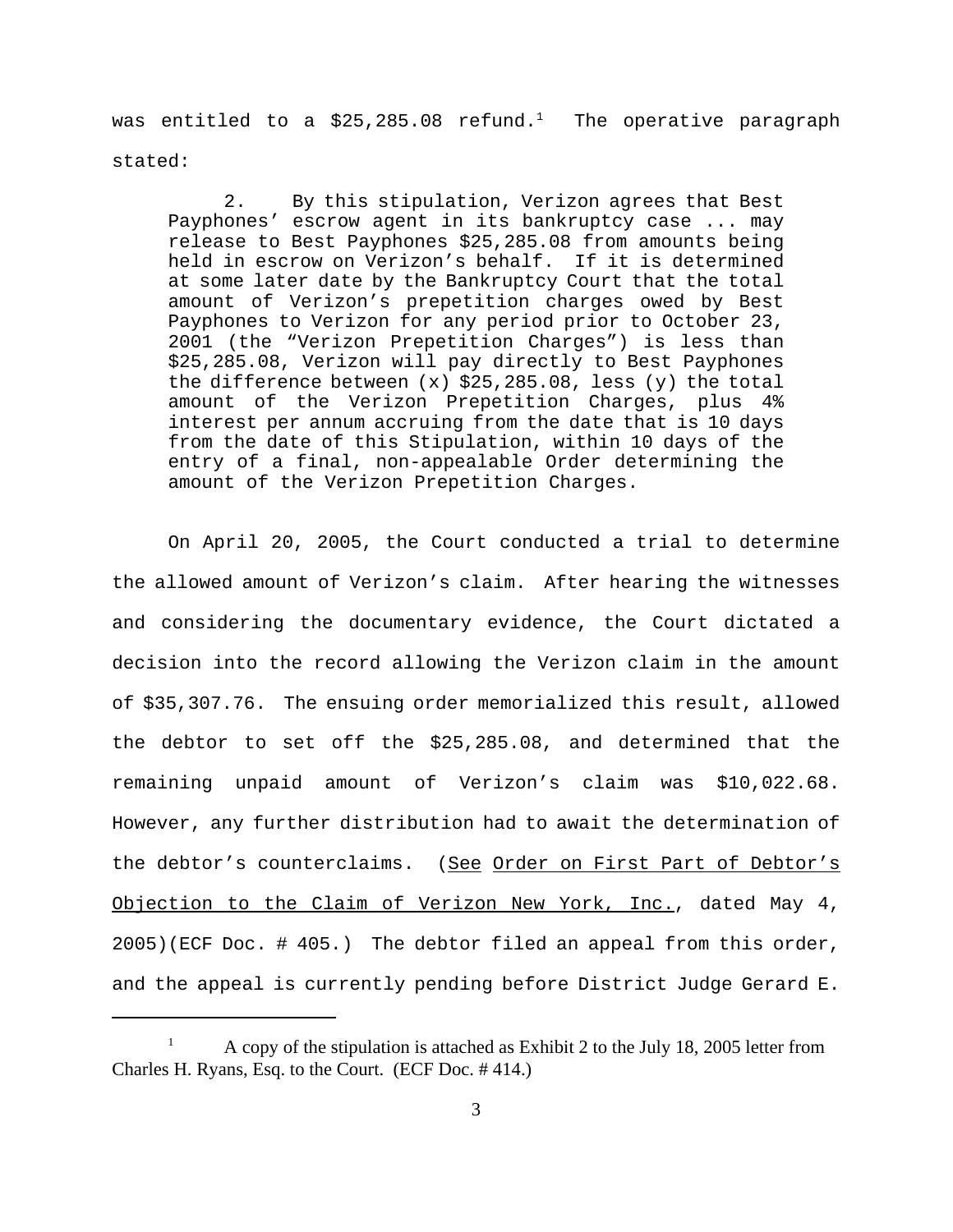Lynch (see Best Payphones, Inc. v. Verizon New York, Inc., 05 Civ. 6531 (S.D.N.Y. filed May 16, 2005)).

Following the trial, the debtor identified two principal set off claims. The first related to "dial around compensation." The second charged that Verizon had mishandled the debtor's "migration" orders that were issued when the debtor changed local exchange carriers. (See Letter from Mayne Miller, Esq. to the Court, dated Sept. 23, 2005)(ECF Doc. # 425.) Verizon generally took the position that these issues should be litigated, if at all, in some other forum.

The "migration" claim, in particular, forebode protracted litigation with concomitant costs and delay. Concluding that it was not worth the time and money, Verizon's counsel informed the Court that Verizon would consent to an additional set off of \$10,022.68, thereby zeroing out the remaining unpaid portion of its claim. (See Letter from Darryl S. Laddin, Esq. to the Court, dated Oct. 3, 2005)(ECF Doc. # 432.)

Verizon's proposed order, which purported to dispose of the Objection, met with stiff resistance from the debtor. In brief, the debtor had two concerns. First, if the debtor prevailed on its

4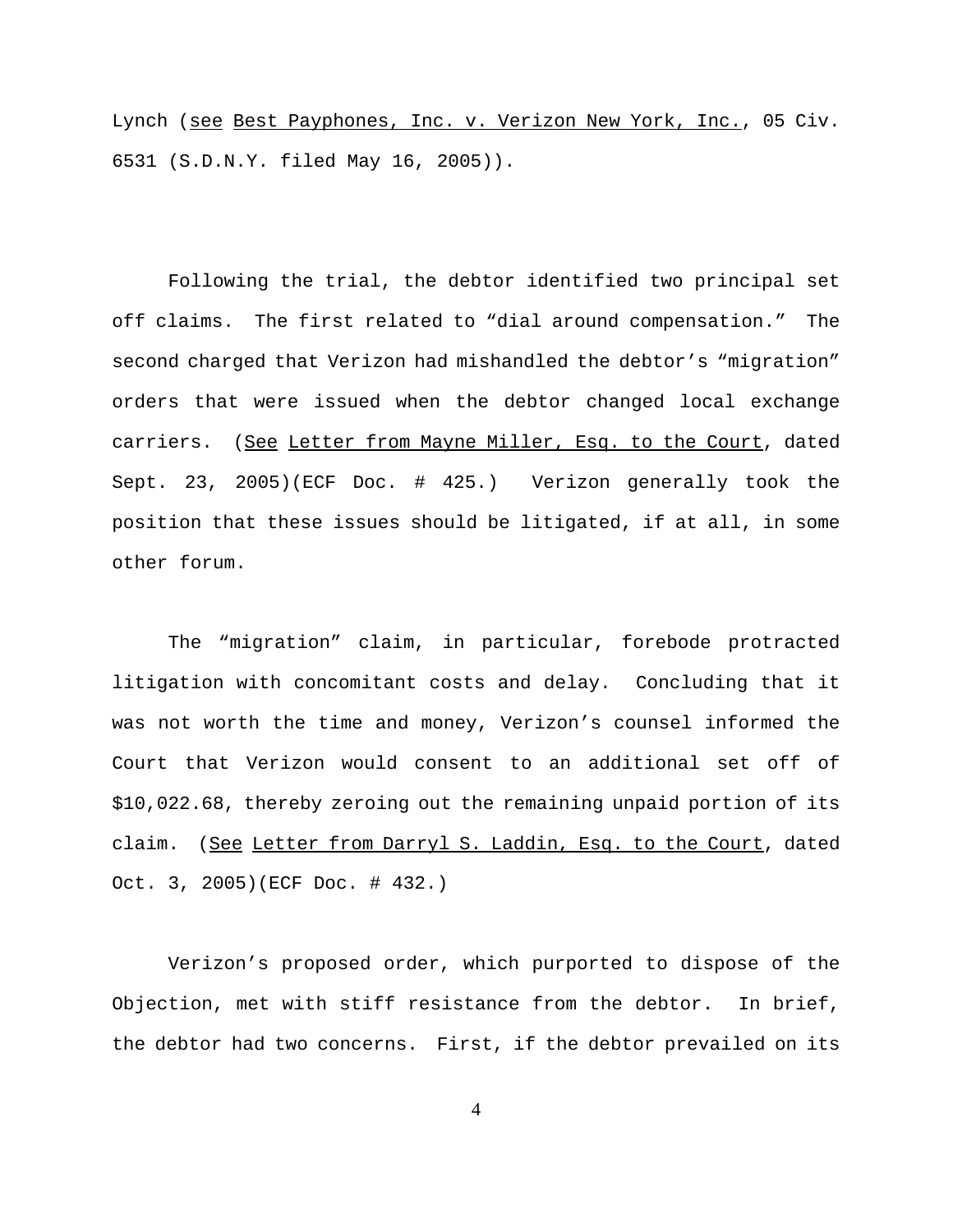appeal, the allowed amount of Verizon's claim could turn out to be less than \$25,285.08, the amount set off by Verizon under the Court's May  $4<sup>th</sup>$  order. Second, the debtor might be prejudiced if it was forced to pursue its counterclaims in another forum. (See, e.g., Letter from Mayne Miller, Esq. to the Court, dated Oct. 27, 2005)(ECF Doc. # 450.)

The answer to the first concern is a simple one. If the Verizon claim is ultimately allowed in an amount less than \$25,285.08, Verizon will pay the debtor pursuant to the PSC Stipulation. If the allowed amount of the claim ultimately falls between \$25,285.08 and \$35,307.76, the amount of the stipulated set off (\$10,022.68) will be reduced accordingly. For example, if the allowed claim is \$30,000, Verizon will be deemed to have stipulated to a set off in the sum of \$4,714.92 (\$30,000 minus \$25,285.08).

The debtor's second concern is based on an erroneous assumption, to wit, that the Objection gave the debtor the right to fully liquidate all of its counterclaims in this Court. The debtor, however, never sought affirmative relief from Verizon in this Court, either through its objection<sup>2</sup> or by way of a separate

<sup>&</sup>lt;sup>2</sup> A debtor may seek affirmative relief in a claim objection. See FED. R. BANKR. P. 3007 ("If an objection to a claim is joined with a demand for relief of the kind specified in Rule 7001, it becomes an adversary proceeding.")